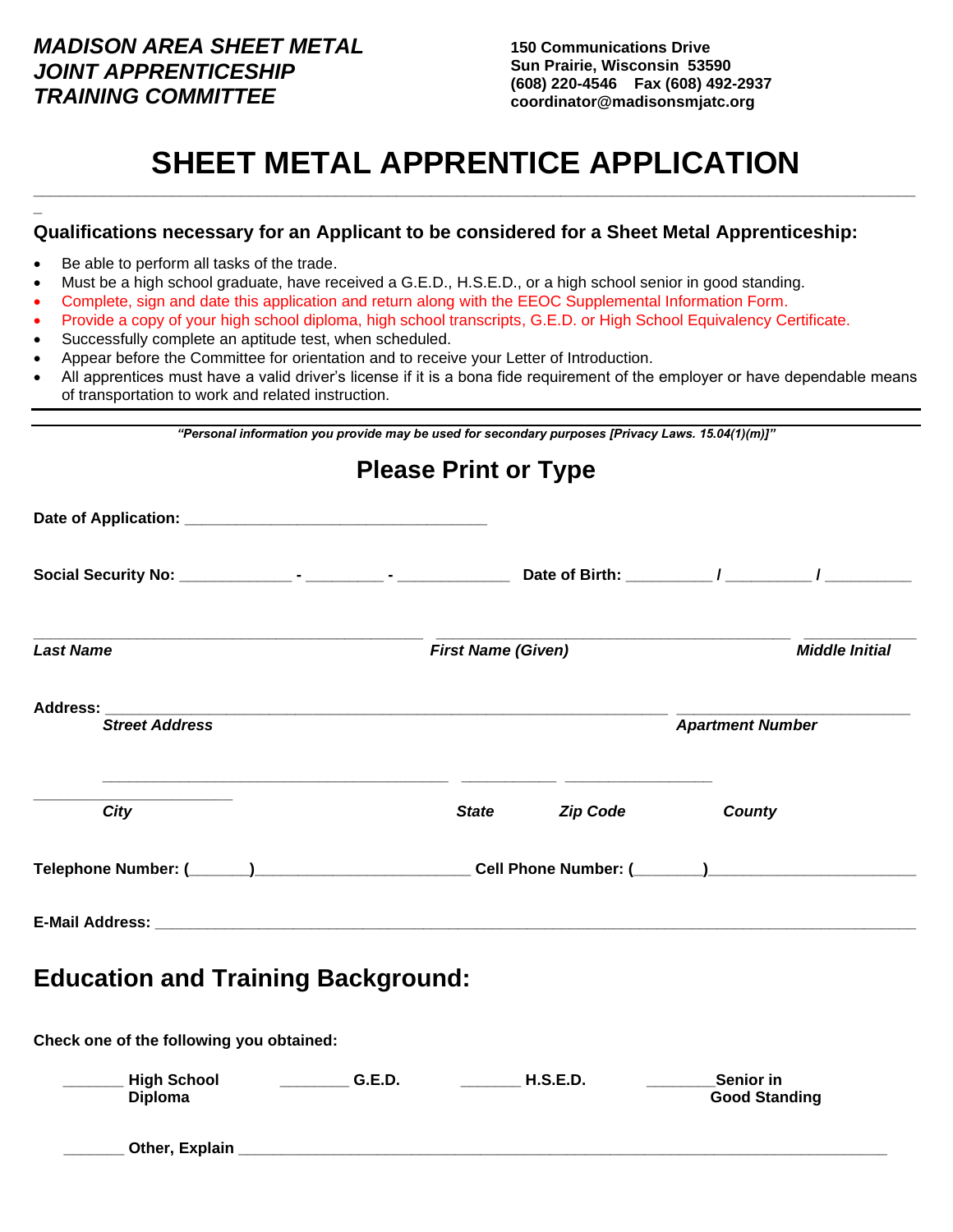## *Education and Training Background Continued:*

**Circle Highest School Year Completed: 10 11 12 13 14 15 16 Associate's Bachelor's Master's**

| Date of Diploma                         | <b>Name of School</b> | <b>City/State</b> |  |
|-----------------------------------------|-----------------------|-------------------|--|
| <b>Additional Educational Training:</b> |                       |                   |  |
|                                         |                       |                   |  |

# **Employment History (Including Military):**

| <b>COMPANY</b> | <b>CITY</b> | <b>FROM (Month/Year)</b><br>TO (Month/Year) | <b>KIND OF WORK</b> | <b>REASON FOR</b><br><b>LEAVING</b> |
|----------------|-------------|---------------------------------------------|---------------------|-------------------------------------|
|                |             |                                             |                     |                                     |
|                |             |                                             |                     |                                     |
|                |             |                                             |                     |                                     |
|                |             |                                             |                     |                                     |

# **Military Background:**

| Veteran of Military Service: __________Yes _________No Active Reserve or Guard Member ________Yes _______No |  |  |  |
|-------------------------------------------------------------------------------------------------------------|--|--|--|
|                                                                                                             |  |  |  |
| (If you are a veteran, contact your county veteran's service office for benefit assistance.)                |  |  |  |
| Other:                                                                                                      |  |  |  |
|                                                                                                             |  |  |  |
|                                                                                                             |  |  |  |
|                                                                                                             |  |  |  |

**The statements and answers shown above are complete and true to the best of my knowledge.**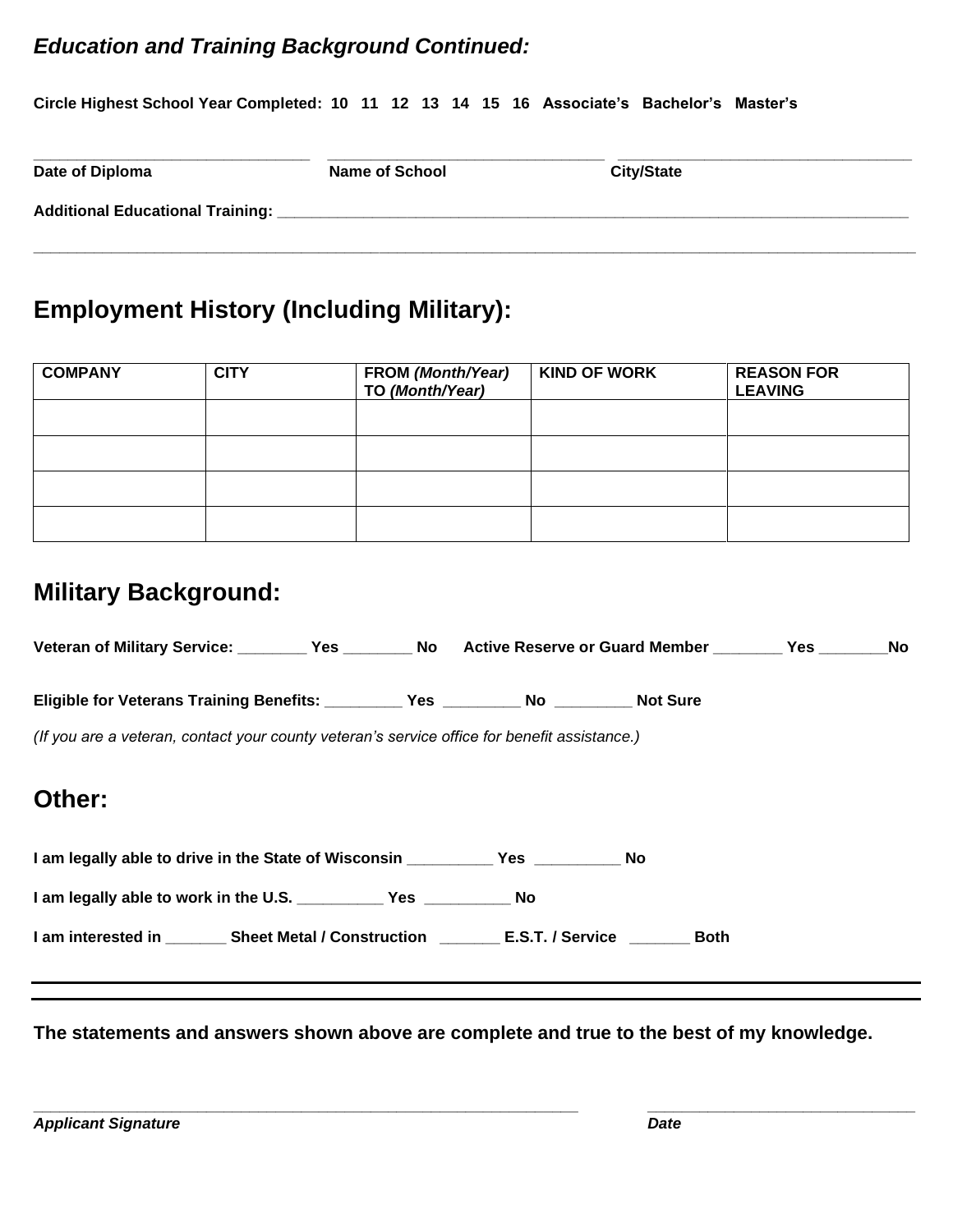# Apprenticeship Application EEOC Supplemental Information

Name \_\_\_\_\_\_\_\_\_\_\_\_\_\_\_\_\_\_\_\_\_\_\_\_\_\_\_\_\_\_\_\_\_\_\_\_\_

Social Security Number \_\_\_\_\_\_\_\_\_\_\_\_

The Apprenticeship Sponsor is committed to equal opportunity for all applicants. The recruitment, selection, employment and training of apprentices during their apprenticeship, shall be without discrimination because of race, color, religion, national origin, sex, age, creed, handicap, marital status, ancestry, sexual orientation, arrest record, conviction record, or membership in the military forces of the United States or this state. The sponsor will take affirmative action to provide equal opportunity in apprenticeship and will operate the apprenticeship program as required under Title 29 of the Code of Federal Regulations, Part 30, the Wisconsin Fair Employment Law, and all other applicable state laws.

### **---- Please Complete the Following ----**

The information provided below is simply for Equal Employment Opportunity Commission (EEOC) purposes. This information will assist us in our efforts to provide accurate information in compliance with EEOC regulations and requirements.

| Race: (CHECK ALL THAT APPLY)                                                                            | Ethnic Group: (CHECK ONE)                                         |  |
|---------------------------------------------------------------------------------------------------------|-------------------------------------------------------------------|--|
| White<br><b>Black</b><br>Asian<br>American Indian or Alaskan Native<br>$\Box$ Hawaiian/Pacific Islander | $\Box$ Not Hispanic or Latino<br>$\Box$ Origin Hispanic or Latino |  |
|                                                                                                         | Gender:<br>Male<br>l 1<br>Female<br>ı                             |  |

This form will not become part of your Personnel file. It will be maintained in a separate file, used only for EEOC and Affirmative Action reporting purposes.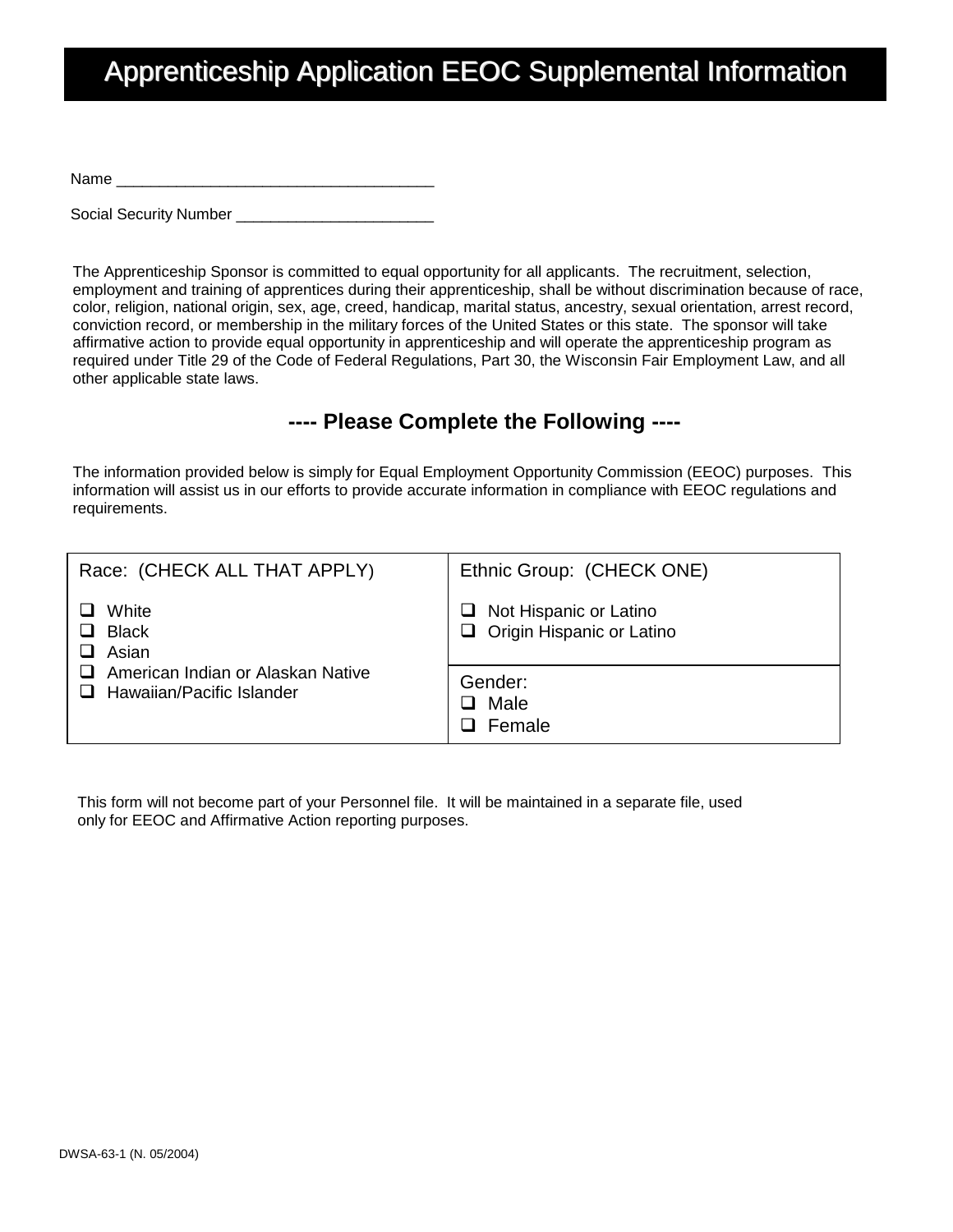### **Madison Area Sheet Metal Joint Apprenticeship Training Committee**

#### *SHEET METAL APPRENTICESHIP (Construction)*

#### *What They Do*

The Sheet Metal Worker:

- Fabricates and installs heating and air conditioning systems for human comfort in offices, stores, homes and industrial buildings.
- Fabricates and installs exterior building ornamentations, gutters, flashings and metal roofs.
- Fabricates and installs industrial fume removal systems, waste material and collection systems and boiler breaching systems.
- Fabricates and installs kitchen equipment, counters, hoods, tables, cabinets and specialty items.

#### *Working Conditions*

The Sheet Metal Worker works both in the shop and at the construction site. Compared to other construction trades, the Sheet Metal Worker does a great deal more shop work. Following plan specifications and using flat sheets of metal, (black-iron, copper, galvanized or stainless steel, etc.) the Sheet Metal Worker uses fabrication machinery to construct round or square duct work, which is later fitted together on the job site. Much of the outside work requires the ability to climb ladders and to work from scaffolds to erect the sheet metal ducts, flashings, etc. Sheet Metal Workers must be especially safety conscious because of the nature of the materials, tools and equipment with which they work.

#### *Interest and Temperament*

People interested in becoming Sheet Metal Workers must have the ability to follow instructions, and as apprentices work under the direct supervision of skilled journeyworkers. The apprentice must enjoy working with his/her hands and have the ability to make decisions without close supervision. A good working knowledge of math, mechanical drawing, blueprint reading, and the ability to work to close tolerances are necessary. With the widespread use of computerized plasma cutting machines, a computer background is desirable. Apprentices must be willing to continue their education throughout their career as a Sheet Metal Worker to keep abreast of rapidly changing technology.

#### *SHEET METAL APPRENTICESHIP (Environmental Systems Technician/Service)*

#### *What They Do*

- Maintains and repairs heating, ventilating and air conditioning in offices, stores, homes and industrial buildings.
- Installs and troubleshoots low voltage controls.
- Installs refrigerant piping, gas piping and condensate drains.
- Installs and adjusts start-up/air balancing and adjustments on new equipment.

#### *Working Conditions*

EST mechanics work inside the building in the equipment rooms, outside on the roof and throughout the structure. The work is varied and challenging because of the many types of inspection and replacement jobs encountered. They use many varied test instruments and tools in the trouble shooting and repairing of systems.

#### *Interest and Temperament*

- Service Technicians must like working on mechanical equipment with tools and instruments.
- They must be willing to keep up with the constantly changing technology.
- With the onset of computerized building automation systems, a computer background is a valuable asset.
- Technicians must be capable of working and thinking independently.
- Because they represent the company in their personal contacts with the customer, good communication skills are a must.

#### *MINIMUM QUALIFICATIONS OF APPRENTICES FOR BOTH PROGRAMS*

- It is recommended that all applicants shall not be less than 17 years of age.
- Must be a high school graduate, have received a G.E.D., or High School Equivalency, or a high school senior in good standing.
- Be able to perform all tasks of the trade.
- Be required to furnish proof of age.
- Must be able to furnish a record of schooling and grades obtained.
- Be able to meet required norms on aptitude test.
- All apprentices must have a valid driver's license if it is a bona fide requirement of the employer, otherwise they must have a dependable means of transportation to work and their related instruction.

#### *Admission Requirements*

- Submission of formal application. Madison Area Sheet Metal JATC 150 Communications Drive Sun Prairie, WI 53590 Office (608) 220-4546 Fax (608) 492-2937 coordinator@madisonsmjatc.org
- Applicants must submit a completed application and the EEOC Supplemental Information Form DWSA-63-1. A completed application consists of a signed and dated application, and proof of a high school equivalent education.
- Applicants must submit an official record of high school transcripts, diploma, GED or High School Equivalency.
- Contact the High School you graduated from and ask them to send you a copy of your transcripts, or simply make a copy of your high school diploma or GED and mail to the Apprenticeship Office along with your application.